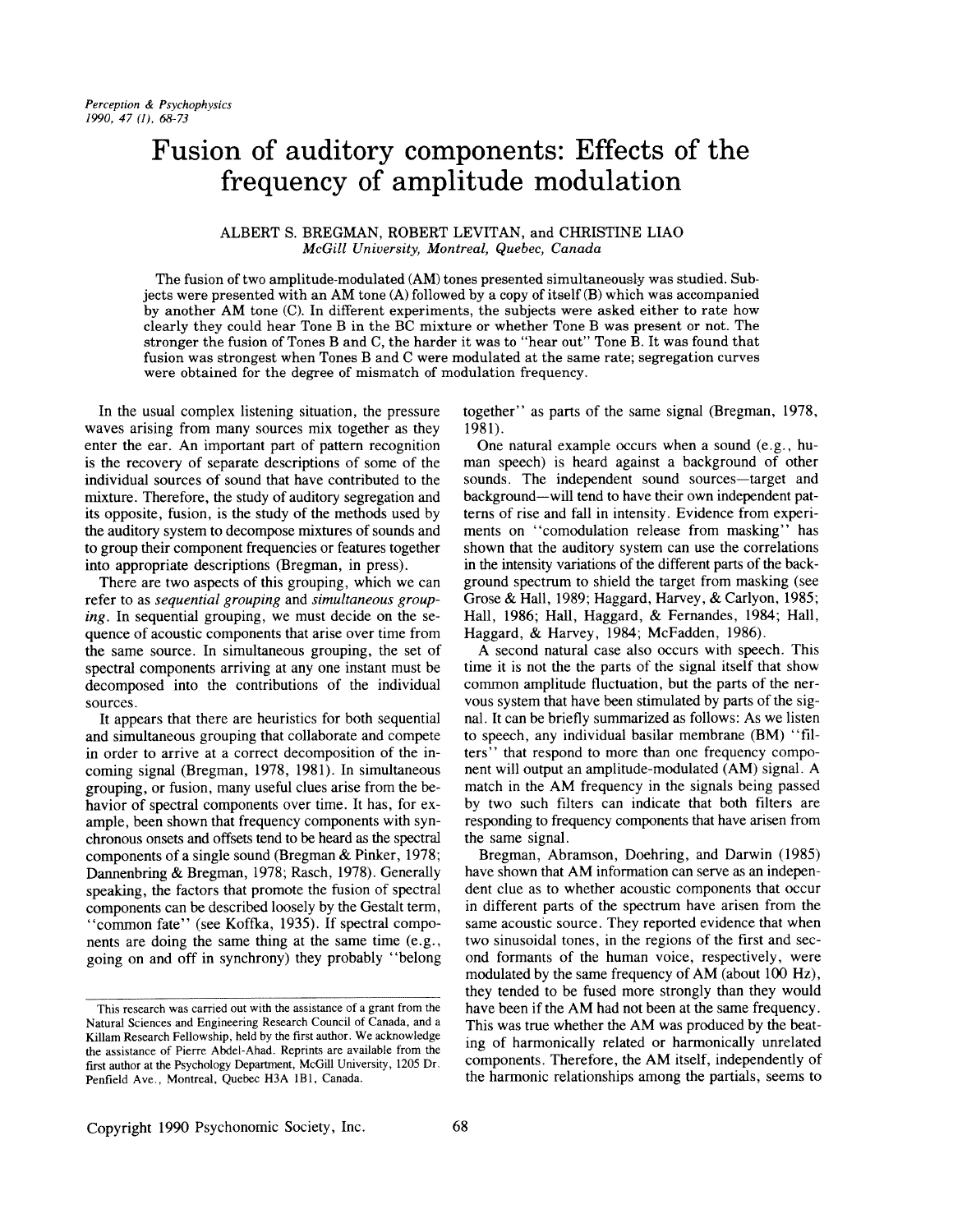promote fusion. We know that it is easier for a listener to segregate and identify speech sounds in a mixture when the component voices are at different fundamental frequencies (Brokx & Noteboom, 1982; Halikia, 1985; Scheffers, 1979, 1983). It was proposed by Bregman et al. that an AM frequency-detection mechanism could assist this segregation by favoring the fusion of the formants derived from the same voice.

In the present experiments, following those of Bregman et al. *(1985),* we used a simpler stimulus than the human voice. We studied the perceptual fusion of a highfrequency and a low-frequency sinusoid as a function of the similarity of the frequency of AM applied to them. Bregman et al. studied the effects of a 5-Hz mistuning of the frequencies of AM applied to two carrier tones and found only a small effect. The present experiments were designed to study fusion over a larger range of mistuning and at different combinations of carrier frequencies.

The degree of fusion was measured using a method reported by Bregman and Pinker (1978). In their experiment, subjects listened to a repeating cycle inwhich a single, pure tone, A, preceded a mixture of two pure tones, B and C. Tones B and C occurred more or less simultaneously and Tones A and <sup>B</sup> were at about the same frequency. The perception of the cycle could vary between two extremes, depending upon the conditions of presentation. At one extreme, Tones B and C fused to form a rich tone, BC, which could be heard as alternating with the pure tone A. At the other extreme, Tone A captured Tone B into a sequential cycle so that it did not fuse with Tone C; in this case, the listener heard two pure highpitched tones on each cycle, A and B, accompanied by a low-pitched tone, C.

In the present experiments, we used a similar cycle of stimuli, except that Tones A, B, and C were amplitudemodulated sinusoids. Tones A and B were always identical, and Tones <sup>B</sup> and C always started and stopped in synchrony. The main factor that was varied was the frequency difference between the AM applied to Tones B and C.

A secondary factor was the "harmonicity" of Tone C. In some stimuli, Tone C and its "sidebands" fell into a harmonic series, whereas in others they did not. The method for producing harmonic and inharmonic tones can be explained as follows. Suppose we fully modulate a sinusoidal carrier tone of frequency C by a raised cosine whose frequency is MF. Viewed in the frequency domain, this modulation adds two additional frequencies, or sidebands, to accompany the original frequency, C. These are sinusoids (partials) having frequencies C *+* MF and C —  $MF$  and having half the amplitude of tone C. If there exists some fundamental frequency,  $f_0$ , such that the carrier frequency C is one of its harmonics, and if the modulation frequency MF is exactly at this fundamental or at an integer multiple of it, then Tone C and its sidebands will be members of the harmonic series of  $f_0$ . Otherwise, they will not be. We manipulated harmonic relationships to find out whether the AM effects were independent of the effects of good harmonic relationships between Tones B and C. This was intended as <sup>a</sup> replication of the findings of Bregman et al. *(1985).*

A third factor that was varied in the present experiments was the spectral location of Tones B and C.

Experiments 1A and 1B were similar in the tasks used. Listeners were asked to rate the degree to which Tone B was independently audible in the complex tone BC. The carrier frequency of Tone B was positioned at 3000 Hz and that of Tone C at about 2000 Hz. These locations were chosen because they are at prominent formant locations for English vowels. In addition, the AM frequency applied to Tone C was chosen to generate either harmonic or inharmonic sidebands. Experiment lB was done as a quick check on the general findings of Experiment 1A when it was suspected that the intermodulation distortion introduced by the use of analog tape recorders in Experiment 1A could have influenced the results. Rather than being an exact replication, in Experiment lB we used stimuli in a different frequency range, sothat if the results turned out to be consistent with those of Experiment 1A, they would not only replicate but would extend the scope of the findings. The results of the two experiments were quite similar despite the changes.

Experiments 2A and 2B were done in order to repeat the conditions of Experiments 1A and 1B using an accuracy measure rather than a rating of segregation. Although the same methodology was used, Experiments 2A and 2B are distinguished from one another because they were run at two separate times with different subjects and different carrier frequencies.

#### EXPERiMENTS 1A AND lB

### Method

#### Experiment 1A

Procedure. The subjects were told that on each trial they would hear 10 repetitions of a cycle of two sounds, of which the first member was the "target" and the second a "mixture" that contained the target. Their task was to listen carefully to the target and to rate how clearly they could hear it repeating again in the mixture. A rating of <sup>1</sup> was to be used if the target could not be heard at all in the mixture and a rating of 10 meant that it could be very clearly heard.

Stimuli. In all conditions of Experiment 1A, both Tone A and Tone B consisted of a 3000-Hz carrier tone modulated by a raised cosine of 125 Hz. Since 3000 Hz is the 24th harmonic of the modulating frequency (MF), the sidebands are the 23rd and 25th harmonics, and the three partials are part of the same harmonic series.

All of the carrier and modulation frequencies are shown in Table 1. In Experiment 1A, three alternative carrier frequencies were used for Tone C: 2000, 2050, and 1951 Hz. Eachwas modulated by a range of MFs both higher and lower than the 125-Hz MF applied to Tone B. It was expected that as the MFs of Tones B and C drew closer together, Tones B and C would show greater fusion.

The MFs used for the 2000-Hz carrier tone were always chosen so that the carrier and its sidebands were harmonics of the chosen MF. This was achieved by choosing MFs that divided evenly into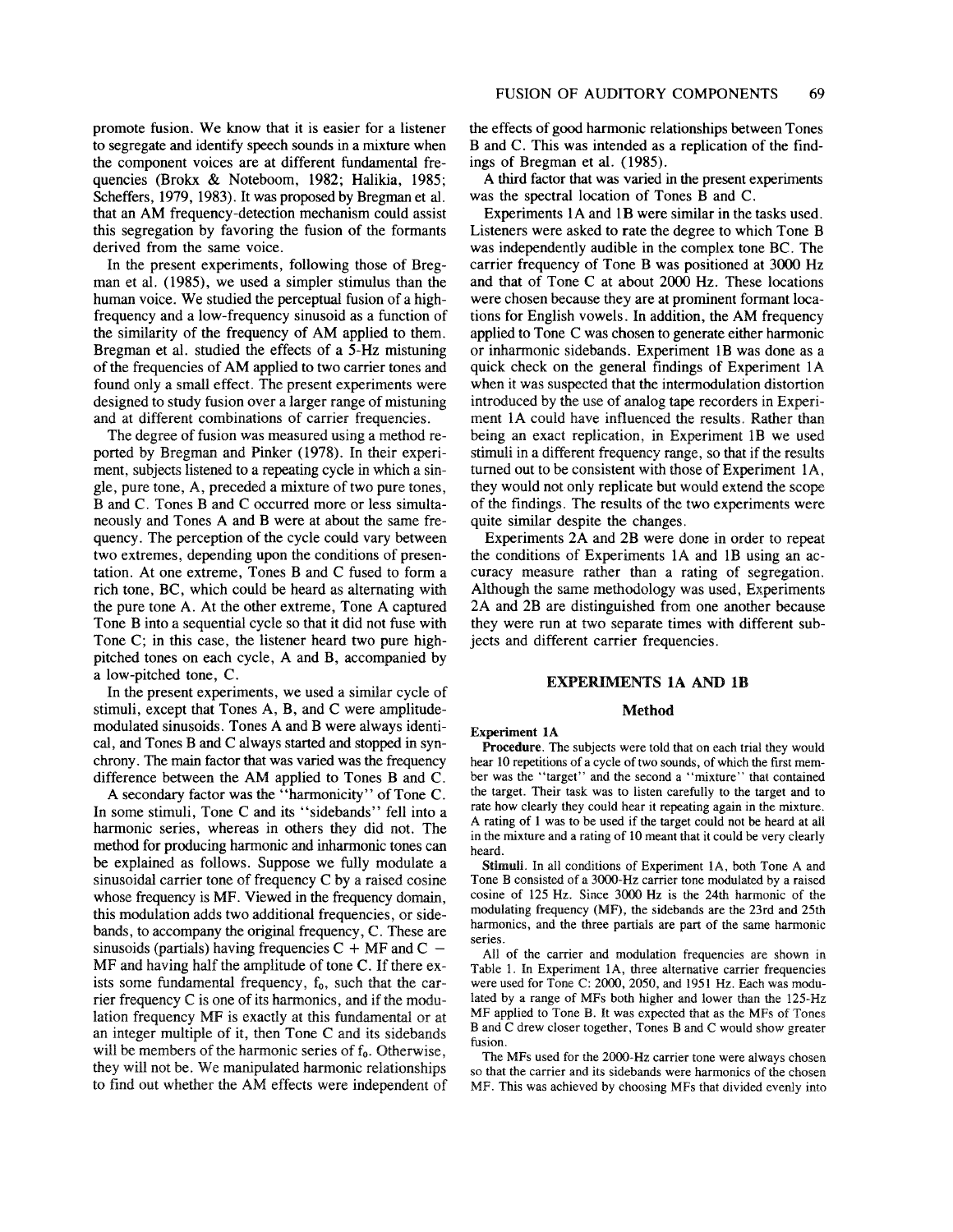| Carrier Frequency<br>of Tone C | AM Frequency |       |                       |          |          |          |          |      |      |
|--------------------------------|--------------|-------|-----------------------|----------|----------|----------|----------|------|------|
|                                |              |       | Experiments 1A and 2A |          |          |          |          |      |      |
| 2000 Hz                        | 200.0        | 166.7 | 153.8                 | 142.9    | 125.0    | 111.1    | 100.0    | 90.9 | 80.0 |
| 2050 Hz                        | 195.2        | 178.2 | 151.8                 | 141.4    | 125.0    | 110.8    | 100.0    | 91.1 | 80.4 |
| 1951 Hz                        | 201.1        | 169.6 | 156.1                 | 144.5    | 125.0    | 111.5    | 100.0    | 90.7 | 79.6 |
|                                |              |       | Experiments 1B and 2B |          |          |          |          |      |      |
| 1600 Hz                        | 177.8        | 145.4 | $133.3*$              | $123.1*$ | $114.3*$ | $106.7*$ | $100.0*$ | 94.1 | 84.2 |
| 1657 Hz                        | 174.4        | 149.1 | 132.6                 | 122.7    | 114.3    | 106.9    | 100.4    | 94.7 | 85.0 |
| $1545$ Hz                      | 181.8        | 147.1 | 134.3                 | 123.6    | 114.3    | 106.6    | 99.7     | 93.7 | 83.5 |

**Table 1 AM Frequency (in Hz)** Used **with Each Carrier Frequency in Experiments 1A, 1B, 2A,** and **2B**

Note-In Experiments 1A and 2A, carrier frequency (CF) of Tone B was 3000 Hz; modulation frequency (MF) was 125 Hz. In Experiments lB and 2B, CF of Tone B was 2400 **Hz; MF was** \*Used only in Experiment 1B.

the carrier**frequency. For** the2000-Hz series, therefore, theC tone was always harmonic **withinitself but its** partials fell into the same harmonic series as thoseof Tone B when the 125-Hz MF was used for Tone C (as well as for Tone B). (One should expect the strongest effects of the tuning and mistumng of the MFs of Tones B and C when both are modulated at the same rate and the harmonics of both tones fall into the same series.) When the2000-Hz carrier **was** not modulated at the same rate as Tone B, not only did this C complex fail to fit the harmonic series of Tone B, but it formed a different harmonic series of its own.

When the 2050- and 1951-Hz carriers were used to construct Tone C, the MFs were chosen so as to avoid creating harmonic complexes within Tone C. Whereas the MFs for the 2000-Hz carrier were chosen by dividing the carrier frequency by an integer, those for the other carriers were derived by dividing the carrier frequency by 10.5, 11.5, 12.5, and so forth, thus ensuring a nonharmonic complex. Not all MFs derived in this way were actually used; only those close in value to those used for the 2000-Hz series were employed. The one exception to the generation rule was that the 125-HzMF was used with all three Tone C carriers to study **what** would happen when their MFs matched that of Tone B. However, only in the case of the 2000-Hz carrier did this MF create a series of harmonics within Tone C (with the same fundamental frequencies as those of Tone B).

Each of Tones A, B, and C had the following structure. They were 398 msec long including linear onset/offset amplitude transitions of 20 and 9 msec, respectively. We were concerned that in the conditions in which Tones B and C were modulated at different rates, the first (or last) audible burst in the tone with the higher MF might reach some threshold of audibility before the other tone, leading to segregation by onset/offset asynchrony (Bregman & Pinker, 1978; Dannenbring & Bregman, 1978) rather than by AM frequency. Therefore, we superimposed a white-noise burst over the first and last 10 msec of Tones B and C to render ambiguous the exact starting andending points of the signal. The noise burst was set at about the same subjective loudness as the tone, as judged by the experimenter.

Each trial consisted of 10 cycles of the A-B-C pattern, followed by 5.7 sec during which the **subjects wrote** down their answers. Each cycle consisted of Tone A for 398 msec, a 947-msec silence, Tone **B accompanied** by Tone C for 398 msec, and a 1,288-msec silence.

Eight tapes were created, each containing a different random order of the 27 experimental conditions (nine degrees of mistuning of the AM of Tones B and C, with three carrier frequencies for Tone C). Before being **tested on each tape, the subjects were given six prac**tice trials chosen from the 27 conditions to exemplify a representative range of degrees of segregation of the target. These were given to anchor **(or** reanchor) **the judgment** scale**prior to** each run**of**trials. All eight tapes had the same six practice conditions, in one of three **random orders. Each subject judged all eight tapes.**

**Apparatus. The stimuli were** digitally synthesized **ona PDP** 11/34 **computer (Digital Equipment Corporation) using the MITSYN** signal-processing **system (Henke, 1980). Two channels were used** in the synthesis, with channel I being used for Tones **Aand B and channel 2 for Tone C.** Synthesized **files were** output through a 12 bit D/A converter at 13,513 samples per second per channel and low-pass filtered at 4.8 kHz to avoid aliasing, using a Rockland Model 852 filter at the Flat Delay setting. In Experiment 1A, the stimuli were recorded stereophonically on an Akai 4000-SS reelto-reel tape deck **at** *7.5* ips. For playback, the signals were output from **the** tape deck **and again** low-pass filtered as above to remove **noise. They were then passed** through a mixer, where the amplitude levels were set. A preamplifier wasused to mix **the channels to form <sup>a</sup> binaural signal, which was then passed** through a stereo amplifier **where the left and** right headphone intensities were balanced. The subject listened through Telephonics TDH-49P headphones in an IAC 1202 audiometric test chamber. The levels were 67 dBA for Tones A and B and 71.5 dBA for Tone C as measured by a General Radio 1551-C sound-level meter with a flat-plate coupler. These intensities were chosen on the basis of a pilot experiment in which the level of Tone C relative to Tone B was varied. The intensities mentioned above were chosen to avoid either the complete swamping of the perception of Tone B by Tone C or a **too-easy segregation of Tone B from Tone C.**

Subjects. Four subjects with experience in listening to experimental stimuli (including one of us—A.S.B.) were used because of the **relative difficulty of the discrimination in this experiment. They were all male and varied in age from 21 to 45 years. Each subject** listened to the same eight tapes, with each tape consisting of six practice trials followed by 27 experimental trials.

#### Experiment **lB**

A few changes were made in Experiment lB relative to Experiment 1A. The rating scale ran from 1 to 7 instead of from 1 to 10. Also, a different set of carrier frequencies were used. Those of Tones **A and B were at** 2400 **Hz instead of** 3000 Hz and **their MF was** always set at 114.3 Hz. For Tone C, only one carrier, 1600 **Hz,** was used. There were only five stimulus patterns instead of the 27 **used in Experiment LA. The MFs that were used for Tone C in Experiment lB are those marked with an asterisk in Table 1. The MF always generated <sup>a</sup> harmonic series within Tone C, but only at 114.3 Hz did it generate <sup>a</sup> harmonic series that matched that of Tone B.**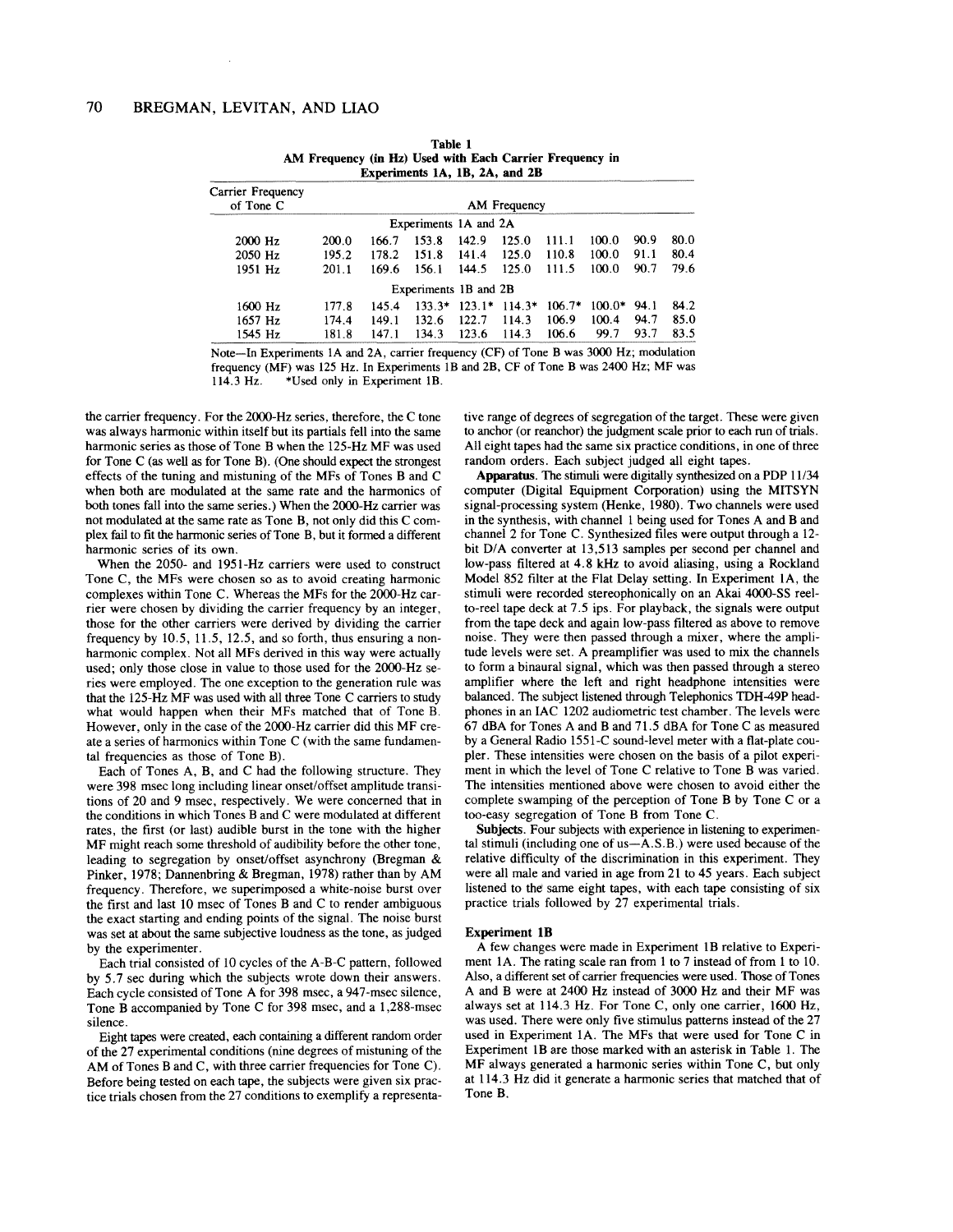Stimulus. **The stimulus pattern** was **also slightly different than in Experiment 1A. The tones were** lengthened **to 430 msec, including** 13-msec rise/fall times. **The** tones **were** gated **on and offby <sup>a</sup>** quarter**sine-wave function. The cycle structure** was as **follows: Tone A,** *0.5* sec silence, **Tone B, 0.68** sec **silence. There wereonly <sup>8</sup> repetitions** of **the stimulus** cycle instead **of 10. There were <sup>3</sup> sec between** trials.

Apparatus. The major difference in the apparatus**lay in the replacement of the** analog tape recorder by a digital **tape recorder consisting of a Sony PCM7O1-ES digital audio** processor and **<sup>a</sup>** videotape recorder. Although it would have been better **to run the experiment** directly **from the computer in** both experiments, **the large number of** experimenters using a single laboratory computer made on-line experiments impossible.

Subjects. **There were 15 young adult subjects, drawn from <sup>a</sup> col**lege student population.

## **Results**

First we discuss the results for Experiment 1A. Figure <sup>1</sup> shows the mean segregation ratings for Tone B when it was accompanied by each of the nine MFs of Tone C. This is shown for each of the three carrier frequencies. Each point represents the mean of 32 ratings (eight judgments  $\times$  4 subjects). Low scores indicate a high degree of fusion of Tone B with Tone C. All three curves show a sharp increase in fusion when the MF of Tone C was the same as that of Tone B (i.e., 125 Hz). The consistency of the effects for the three carrier frequencies suggests that the main results do not depend upon the existence of amatching harmonic series in the B and C complexes, but are a pure effect of the matching pulsation rates. The curves begin to dip down again at the lower modulation frequencies, probably because they are approaching the condition where the MF of Tone C would be half of the MF of Tone B. Although there was some variation among the curves of the 4 subjects, each subject rated the 125-Hz MF as showing the strongest fusion (least segregation) for each of the three carriers.

The results for Experiment lB are shown in Figure 2. Basically the same pattern is found as for the analogous



Experiment **1A**

**Figure 1.** Mean segregation ratingsfor the target (Tone B) for the three different carrier frequencies (CF) and the nine different modulation frequencies (MF) of Tone C in Experiment 1A. The target always had CF = 3000 Hz and MF = *125 Hz.*



D **C** Ce cc 2

+0<br>0e

Figure 2. Mean segregation ratings for the target (Tone B) for the three different carrier frequencies (CF) and the five different modulation frequencies (MF) of Tone C in Experiment **lB.** The target always had  $CF = 2400$  Hz and  $MF = 114.3$  Hz.

90 100 110 120 130 140 Modulation Frequency

set of conditions in Experiment 1A (the 2000-Hz carrier), where Tone B is harmonic within itself. The replication again shows a slightly greater fusion for the 2000-Hz C tone (in which the harmonics of Tones B and C fall into the same harmonic series) at the tuned frequency.

## **Discussion**

The results of Experiments 1A and 1B confirm those of Bregman et al. (1985) in showing the effect of AM fre- quency matches in promoting fusion. They also confirm the previous results in showing that this effect does not depend on the harmonic series created by the modulation. However, there was a tiny difference in fusion at the 125-Hz MF for the three carrier frequencies: the 2000-Hz frequency with harmonics all related to 125 Hz showed slightly more fusion. This difference was seen again in the subsequent experiments.

The similar pattern in Experiment lB shows that the segregation curve was probably not an artifact of the apparatus or of the particular choice of frequencies.

## EXPERIMENTS 2A AND 2B

These experiments were done in order to repeat the conditions of Experiments 1A and lB using an accuracy measure rather than a rating of segregation. Although the same methodology was used, Experiments 2A and 2B are distinguished from one another because they were run at two separate times with different subjects and different carrier frequencies.

#### **Method**

Stimuli

**The stimuli were identical in form to those used in** Experiments **1A and 1B,** and **were synthesized and presented using the** same **equipment, including the same analog tape recorder as in Experiment LA. As in Experiments 1A and lB. Tones A and <sup>B</sup> were always at the** same **fixed frequency of** both **carrier and AM, whereas the frequency**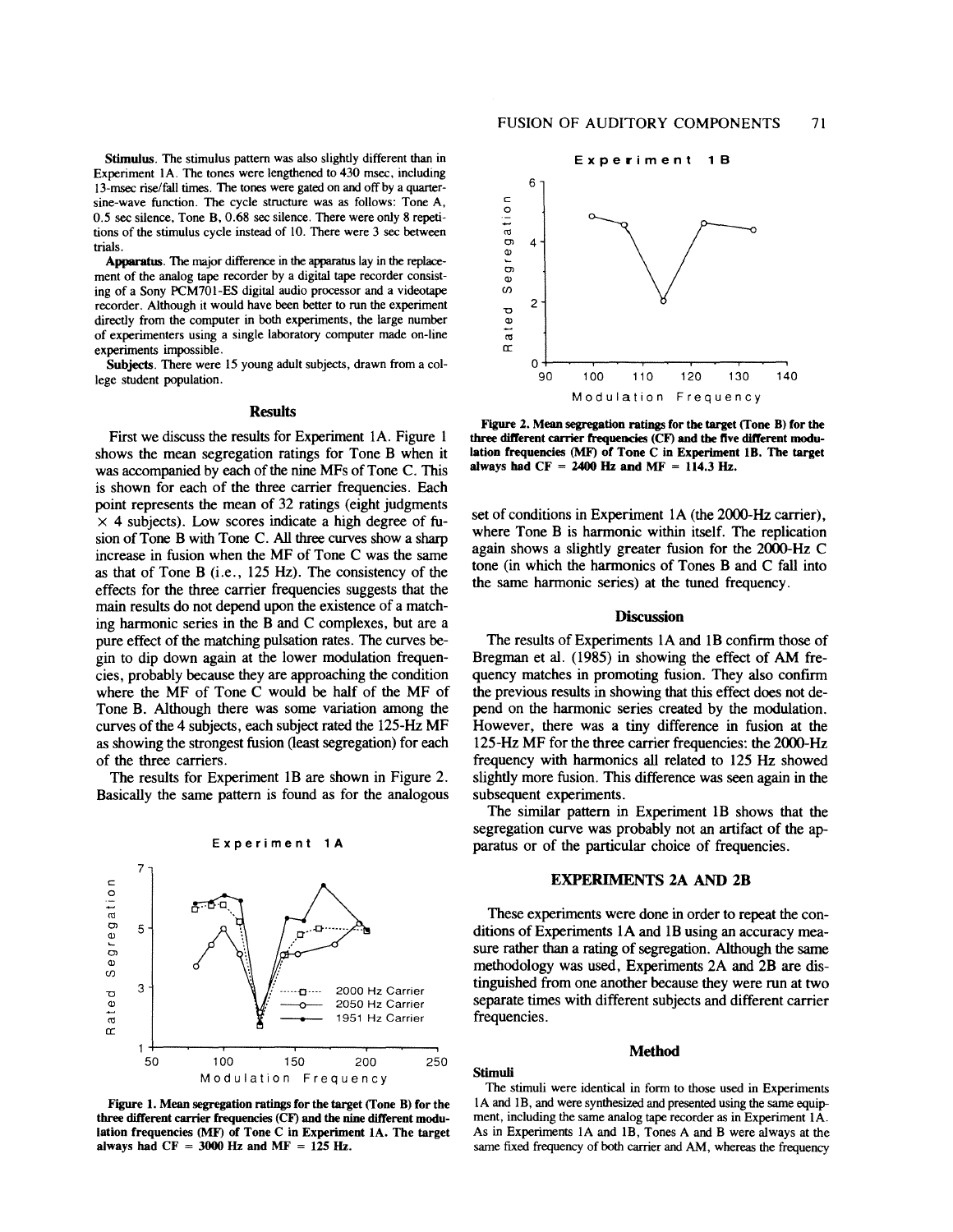**parameters of Tone C were** varied. **However, the** task **was** different. In Experiments 2A **and 2B, the B tone** was absent **on half the** trials. On each trial, **the listeners decided whether or not they had** heard **Tone B, answering yes or no, and then** rating, **on a 3-point** scale, the "clarity" **with** which **they had** heard the presence or absence **of Tone B. Since the subjects were scored on accuracy, these experiments constituted, in effect, <sup>a</sup> study of masking. Each experimental trial** consisted of eight repetitions of the cycle of tones.

**In** Experiment 2A, Tones A and B were set at 3000 **Hz and Tone C in the vicinity of** 2000 Hz. As in Experiment 1A, the **27 conditions of MF** and carrier**frequency shown in the** first **three rows of Table <sup>1</sup> were used.** Each **such condition** appeared **both with and without** Tone B, yielding 54 conditions. Each subject judged a different ran**domization of these 54 conditions in each of four sessions.**

Experiment 2B **was just like Experiment 2A, exceptthat the set** of carrier and AM frequenciesshown **in the last three rows of Table <sup>1</sup> was** used. As in Experiment **2A, the ratio ofthe carrier frequencies to one another was 3:2, but this time the carriers were lower in frequency; Tones A and B were at** 2400 Hz and Tone **C was in the neighborhood of** 1600 Hz. The MF of **114.29 Hz was chosen for** the target because it is a common divisor of 1600 and 2400 Hz. This allowed the target (Tone B) to be a harmonic complex and, as in Experiment 1A, allowed for a set of harmonic conditions (based on the 1600-Hz carrier) and two sets of inharmonic conditions (based on carriers of 1657 and 1545 Hz) for Tone C.

**In Experiment 2A, both Tone A** and **the** target tone, **B, were** presented at 61 dBA, with Tone C (the masker) at 80 dBA. In Experiment **2B, Tone B, but not Tone A, was raised to 67** dBA to **achieve approximately the** same level of detectability as in Experiment 2A (as shown by pilot testing).

#### Procedure

**The** subjects saw a diagram showing **two cycles oftones, one with Tone B present andone with Tone B absent. They were told to employ two strategies when trying to detect Tone <b>B**. One was to focus **on Tone A and to by to** hearit repeating **in the second sound. The second, recommended for the purpose of reducing false positives, was to listen to the second sound closely** and to ask **oneself whether there was one sound present or two. Ifthey** heard **only one, then they were to answer "no,"** and **if they heard two or more (i.e., <sup>a</sup>** mixture), and **one of the components sounded like Tone A, even if lower in volume than Tone A, they were to answer "yes." Before the** actual test trials were given, the **subjects listened to a demon-**



Figure **3.** Mean accuracy(D) scores**for** Experiment 2A as a function of the three carrier frequencies (CF) and the nine modulation frequencies of Tone C. The target (Tone B) always had CF **3000 Hz and MF** = 125 Hz.

**Experiment 2B**



Figure 4. Mean accuracy (D) score for Experiment 2B as a **functhere** is of tone **C**. The target (Tone **B**) always had CF = 2400 Hz **and MF** = **114.3 Hz.**

**stration tape, which** contained **an assortment of**conditions with Tone B **present** and absent. The level of the masker was varied and the subjects were informed as to the presence or absence of the target.

#### **Subjects**

**There were 12** subjects **in Experiment 2Aand S in Experiment 2B,** selected from a population of young adults working or studying at **McGill University.**

## Results and Discussion

The yes-no judgments and clarity ratings were combined into a 6-point scale running from  $-3$  (clear no) to  $+3$  (clear yes). These were then used to calculate a "D" score for each of the 27 carrier  $\times$  MF conditions. D is an easily calculated nonparametric measure of the discrimination of the presence or absence of Tone B, which does not assume that the judgments of different subjects, or of the same subject in different conditions, have the same distributions on the rating scale (Bregman & Campbell, 1971). D will have a value of  $+1$  when there is perfect discrimination, 0 when judgments are random and  $-1$  when they are systematically reversed.

Figures 3 and 4 show the segregation curves for detectability of Tone B in Experiments 2A and 2B, respectively, as a function of the AM frequency of Tone C for each of the three carrier frequencies. The same pattern can be seen in these results as in those of Experiments lA and lB. Again, Tone B was less audible as a separate sound when its AM matched that of Tone C. In Experiments 2A and 2B, there was a stronger suggestion than in Experiments lA and lB that when the AM frequencies of Tones B and C were the same, fusion was strongest when Tone C was 50 100 150 200 250 a harmonic complex (i.e., when the frequency components of the B and C complexes all fit into the same harmonic series). However, there was no evidence that harmonic complexes aremore easily segregated than inharmonic ones when the AM frequencies of Tones B and C do not match. This suggests that under the conditions of the present ex-